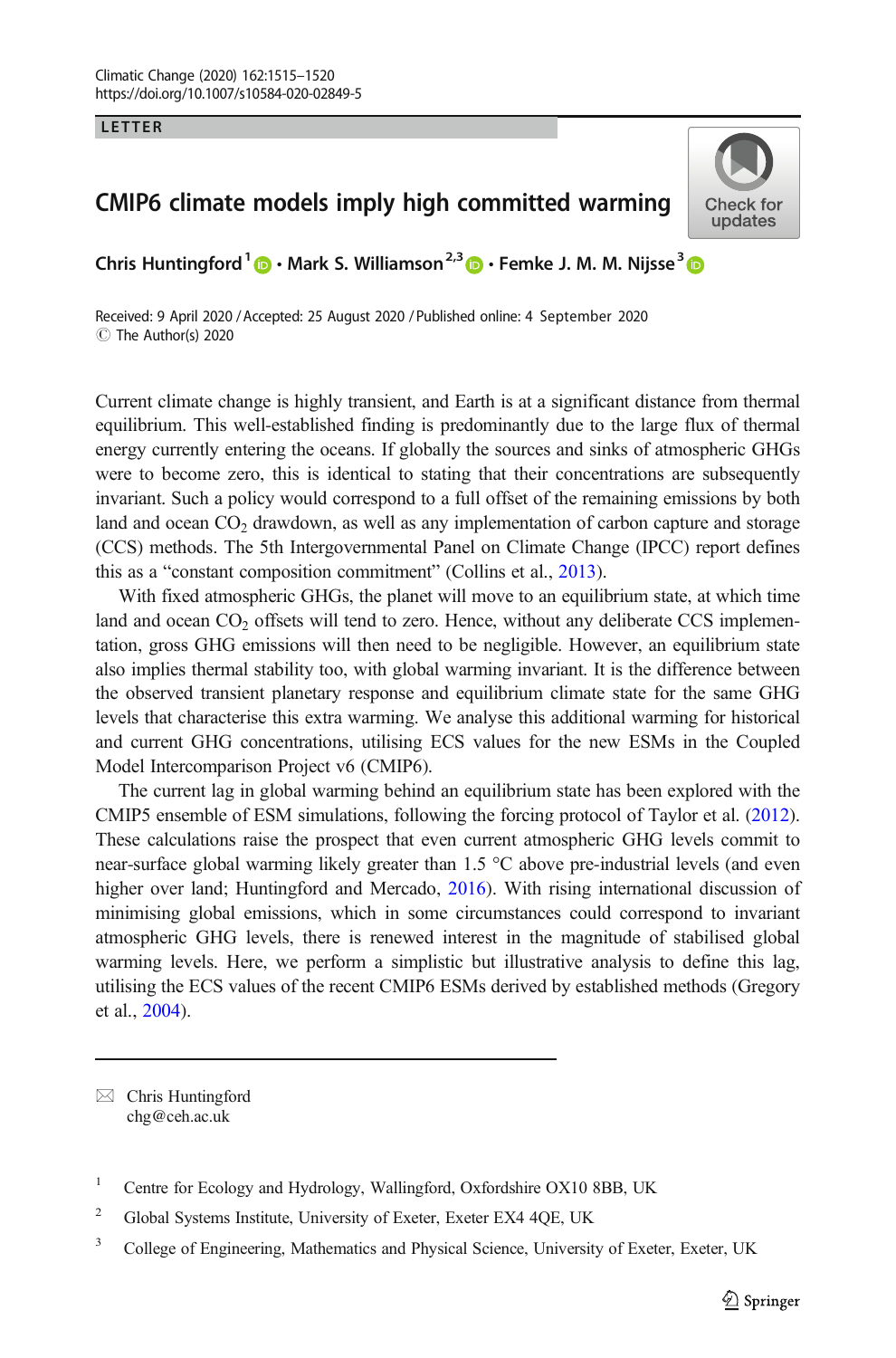<span id="page-1-0"></span>The ECS value for each climate model is the ESM-specific projected warming for a doubling of atmospheric  $CO<sub>2</sub>$ . Other radiatively active atmospheric gases, including non- $CO<sub>2</sub>$  greenhouse gases, are compared by their impact on radiative forcing, leading to a single aggregated statistic of carbon dioxide equivalent concentrations,  $CO<sub>2</sub>e$  (ppm). The radiative response to increasing  $CO<sub>2</sub>$  is logarithmic, and the  $CO<sub>2</sub>$  calculation accounts for this. Knowledge of ECS allows a scaling to estimate committed equilibrium warming,  $\Delta T_{\text{Com}}$ (°C), for any given CO<sub>2</sub>e level, by the simple statistic of  $\Delta T_{\text{Com}} = \log \left| \frac{\cos_2 e}{\cos_2 e_{\text{PI}}} \right| \times \frac{\text{ECS}}{\log 2}$  where "PI" is pre-industrial. Hence committed warming describes the eventual warming in the event of no further gas concentration changes.

Here, we derive  $\Delta T_{\text{Com}}$  for different ECS values (Fig. 1), using available estimates of historical CO<sub>2</sub>e values (Meinshausen et al., [2011\)](#page-4-0), with CO<sub>2</sub>e <sub>PI</sub> as the CO<sub>2</sub>e value for the year 1860. The  $CO<sub>2</sub>e$  dataset we use is based on atmospheric measurements until the year 2005, followed by the RCP8.5 scenario (Meinshausen et al., [2011\)](#page-4-0). The RCP8.5 scenario is a good



Fig. 1 Committed equilibrium warming,  $\Delta T_{\text{Com}}$ , for the atmospheric concentrations of radiatively-active gases associated with each year since the pre-industrial period. Calculations combine ECS values of the CMIP6 ESMs with past CO<sub>2</sub>e values. ESMs are colour coded from hottest to coldest (red to green). The black curve is the measurement-based annual mean global temperature from the HadCRUT4 dataset, normalised to have a mean of zero between 1860 and 1899. Marked are the 1.5 °C and 2.0 °C warming thresholds. For comparison, the same calculations with the CMIP5 model ensemble, but for the year 2019 only, are marked on the right-hand side of the diagram. An additional horizontal axis shows the yearly CO<sub>2</sub>e values used to calculate  $\Delta T_{\text{Com}}$ . The nonmonotonic increase, in time, of  $CO_2e$  and  $\Delta T_{\text{Com}}$  around year 1950 is due to the high atmospheric concentrations of cooling aerosols (see Meinshausen et al., [2011](#page-4-0) for a description of historical atmospheric forcings). Also presented as an extra axis are the historical  $CO<sub>2</sub>$  concentrations contributing to the  $CO<sub>2</sub>e$  values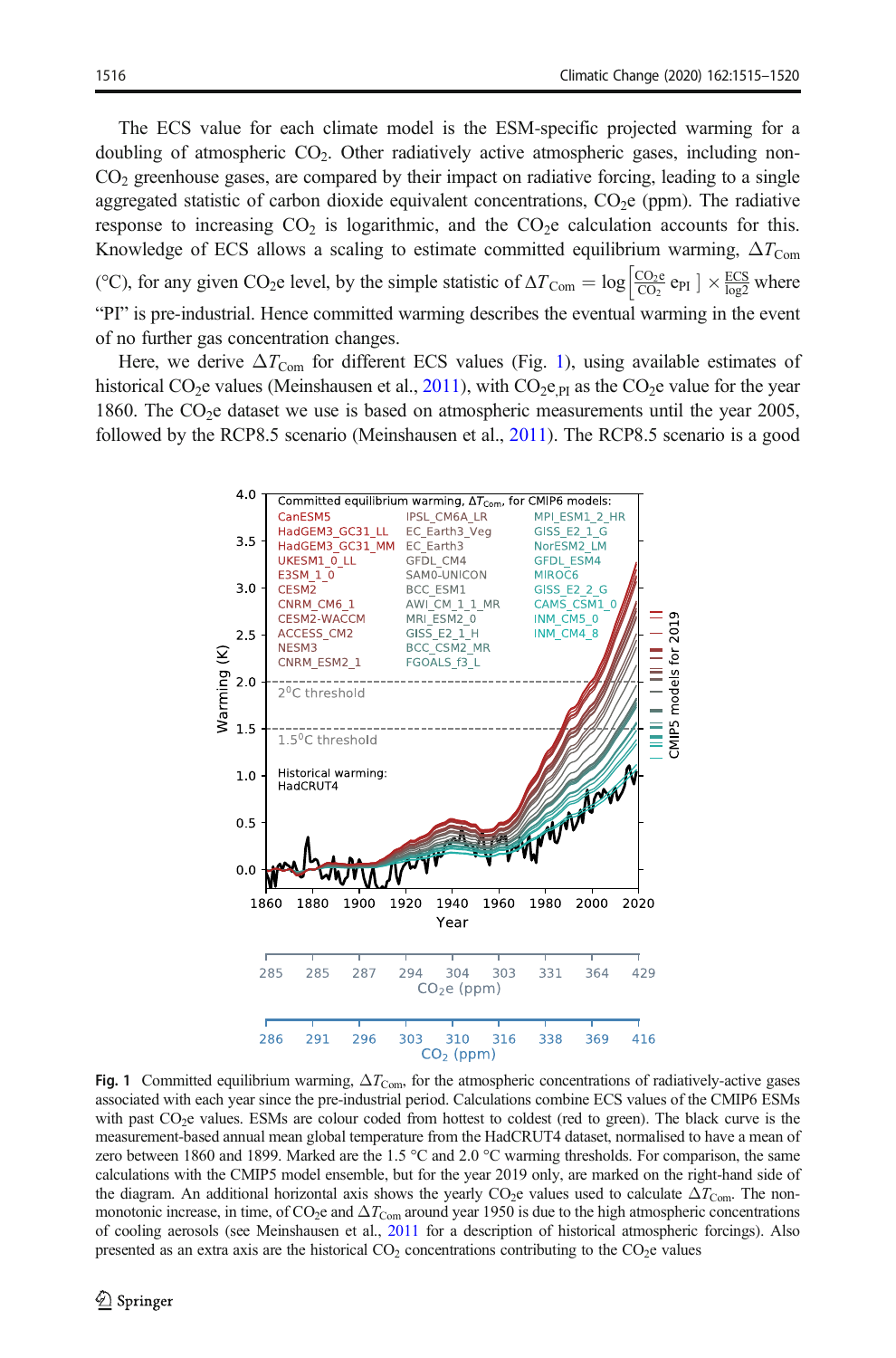approximation to actual GHG concentration changes over the last  $15$  years. The  $CO<sub>2</sub>e$  values used do not contain the effects of volcanoes or solar fluctuations.

Figure [1](#page-1-0) shows that for many ESMs, there is a substantial difference between transient global warming levels (black curve) and their related committed equilibrium warming for the same CO<sub>2</sub>e levels (coloured curves). For 2019, even if atmospheric GHGs (and aerosols) were to remain at the levels for that year, there would be continued warming towards an equilibrium state that has a high chance of being above 1.5  $\degree$ C, possibly exceeding 2.0  $\degree$ C. Specifically, if regarding all models as equally likely at estimating global warming changes, then for CMIP6 and year 2019 radiative forcing, the chances of crossing the 2.0 °C threshold are 52% and crossing the 1.5  $\degree$ C threshold are 84%. For CMIP5, the numbers are 50% and 81%, respectively. The endpoints of each curve (CMIP6) or right-hand marks (CMIP5) in Fig. [1](#page-1-0) correspond to the values in these calculations. This extra warming suggests that to constrain warming at or below such thresholds may eventually require the massive implementation of technologies that can extract  $CO<sub>2</sub>$  from the atmosphere. The time taken from the start of GHG invariance to being very near to equilibrium temperature is, though, of the order centuries-tomillennia (Meehl et al., [2007](#page-4-0) p823; Li et al., [2013](#page-4-0)). However, if Earth is represented better by ESMs with a high ECS value, then, in particular, the  $1.5^{\circ}$ C threshold will be met much sooner. We investigate this by operating a global two-box thermal model (Williamson et al., [2019](#page-5-0); Geoffroy et al., [2013;](#page-4-0) Gregory, [2000](#page-4-0)) calibrated against the CMIP6 ensemble. These simulations are with radiative forcing prescribed as historical then steady from 2019 onwards, and the ECS values are identical to those leading to Fig. [1.](#page-1-0) For the models that warm sufficiently to cross the 1.5  $\degree$ C threshold (and by year 2500; 23 models), then the median year of reaching that warming level is soon, at 2025. For models that cross the 2.0 °C threshold (again by year 2500; 16 models), then the median year of attaining that level is 2101.

There are caveats associated with our analysis. ESMs are not weighted by any performance metrics, and in instances where two or more models are from the same research centre, this may cause similarities in projection. There is an assumption that in the  $CO<sub>2</sub>e$  calculation, the radiative forcings associated with different radiatively active gases are well-known. In particular, there are known uncertainties in the strength of the negative cooling strength of aerosols (Yu et al., [2006\)](#page-5-0), noting that it is their variation that creates the non-monotonic behaviour of CO2e between 1940 and 1960 (Fig. [1\)](#page-1-0). If clean air acts massively reduce atmospheric aerosol concentrations, but greenhouse gases are invariant, then  $\Delta T_{\text{Com}}$  values maybe even higher. The analysis takes no account of some recent advances that link features of current interannual temperature fluctuations, via the emergent constraint technique, to ECS. For instance, some (Cox et al., [2018\)](#page-4-0) use this approach to argue that ECS values are likely towards the lower part of the range suggested by the CMIP5 model ensemble. Furthermore, the scaling used to calculate  $\Delta T_{\text{Com}}$  has an implicit assumption that ECS is an invariant quantity, which some have recently challenged (Gregory et al., [2020](#page-4-0)). Rugenstein et al. ([2019a](#page-4-0)) find that millenniallength simulations indicate that ECS may be of order 17% higher than that inferred from the analysis of initial centuries of such ESM calculations and so implies that any final global temperature under fixed gas concentrations may be even higher than those of Fig. [1](#page-1-0). In more general terms, Rugenstein et al. [\(2019b](#page-5-0)) explore multiple millennial-timescale simulations that do exist and as performed with ESMs. These projections are often initialised with an abrupt conceptual jump in atmospheric  $CO<sub>2</sub>$ , and an opportunity ahead might be for research centres to contribute to a standardised ensemble of historical calculations followed by long commitment simulations for fixed and contemporary GHG concentrations. More availability of ESM simulations with fixed climate forcings that follow on from realistic modelling of the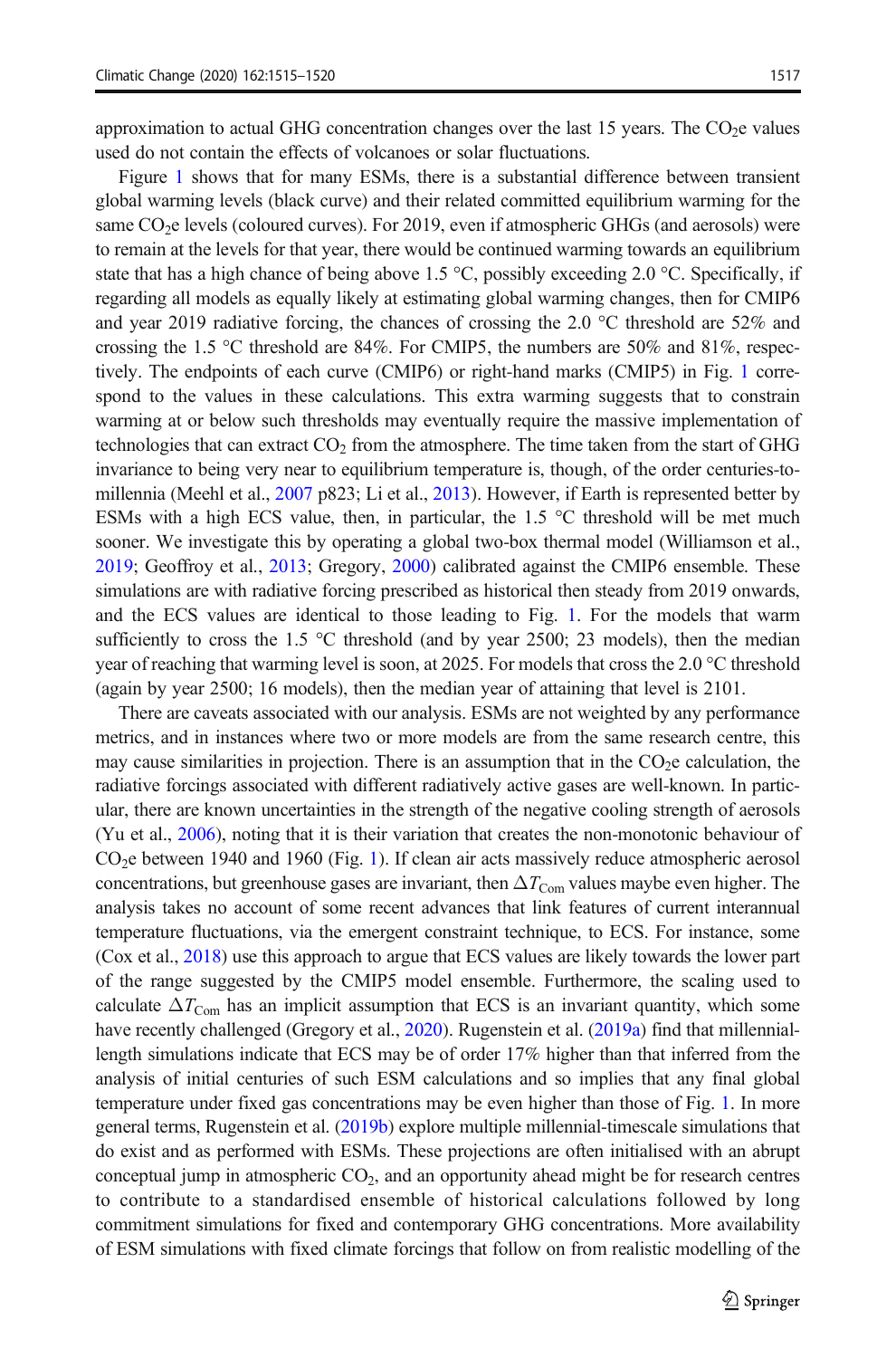historical period will provide highly valuable information on the transient features of the Earth system. The raised understanding generated by such calculations will also support regional assessment of change and so beyond that of just global temperature variation. For instance, Sigmond et al. ([2020](#page-5-0)) show (for stabilised forcings applied to two ESMs) that the Atlantic Meridional Overturning Circulation (AMOC) will continue to adjust for many centuries, even though its end state is nearly independent of final fixed warming level.

We have asked the illustrative but specific question of should atmospheric greenhouse gases suddenly stop increasing, what additional global warming will occur based on current understanding? Such a constant composition commitment is less ambitious than the recent aspiration of many to achieve "net-zero" global emissions of GHGs. Net-zero has been generally defined as not including natural sinks and is only achieved when anthropogenic  $CO<sub>2</sub>$  emissions are balanced globally by anthropogenic removals. For instance, the IPCC report on constraining global warming to  $1.5 \degree C$  (IPCC, [2018\)](#page-4-0) states that: "Reaching and sustaining net zero global anthropogenic  $CO<sub>2</sub>$  emissions and declining net non- $CO<sub>2</sub>$  radiative forcing would halt anthropogenic global warming on multi-decadal time scales (high confidence)". Implementation of a net-zero policy may cause global temperatures to initially either increase or decrease (Allen et al., [2018](#page-4-0); p64) depending on the balance between the transient warming effects we discuss and any offsetting cooling predominantly by natural  $CO<sub>2</sub>$ drawdown. Schleussner et al. [\(2016;](#page-5-0) p832) note that to stabilise at low temperature thresholds, and in particular 1.5 °C, is likely to require global temperature decreases. Schleussner et al. ([2016](#page-5-0)) argue that transient effects, following a period of global warming overshoot, require a much better understanding. The "net-zero" ambition was derived from Article 4 of the Paris climate agreement (COP21, [2015\)](#page-4-0), although there remain many open questions surrounding its precise interpretation (Fuglestvedt et al., [2018\)](#page-4-0). The focus of this study, however, has been the lower ambition of achieving fixed GHG concentrations that, by definition, allows for a continuation of some positive net emissions, which are balanced by natural sinks.

In summary, climate researchers are very aware of the difference between transient warming and equilibrium temperature levels. However, in general, there is often a misunderstanding in society, corresponding to a belief that achieving constant atmospheric GHG composition implies that global mean temperatures will not change from that point forward. Figure [1](#page-1-0) characterises transient versus equilibrium warming differences utilising the latest generation of climate models.

Code availability C.H. can provide the code leading to Fig. [1](#page-1-0) upon request.

Authors' contributions C.H. devised the study and analysis approach. M.S.W. provided the ECS values. F.J.M.M.N. advised on the context of the analysis, including definitions of net-zero. All authors contributed to the writing of the manuscript.

Funding C.H. acknowledges the Natural Environment Research Council National Capability Fund awarded to the Centre for Ecology and Hydrology. M.S.W and F.J.M.M.N. acknowledge the European Research Council (ERC) ECCLES project, grant agreement number 742472.

Data availability The CO<sub>2</sub>e time series is from the RCP scenario site, selecting the rcp85 file: [http://www.pik](http://www.pik-potsdam.de/~mmalte/rcps/)[potsdam.de/~mmalte/rcps/.](http://www.pik-potsdam.de/~mmalte/rcps/)

## Compliance with ethical standards

Conflict of interest The authors declare that they have no conflicts of interest.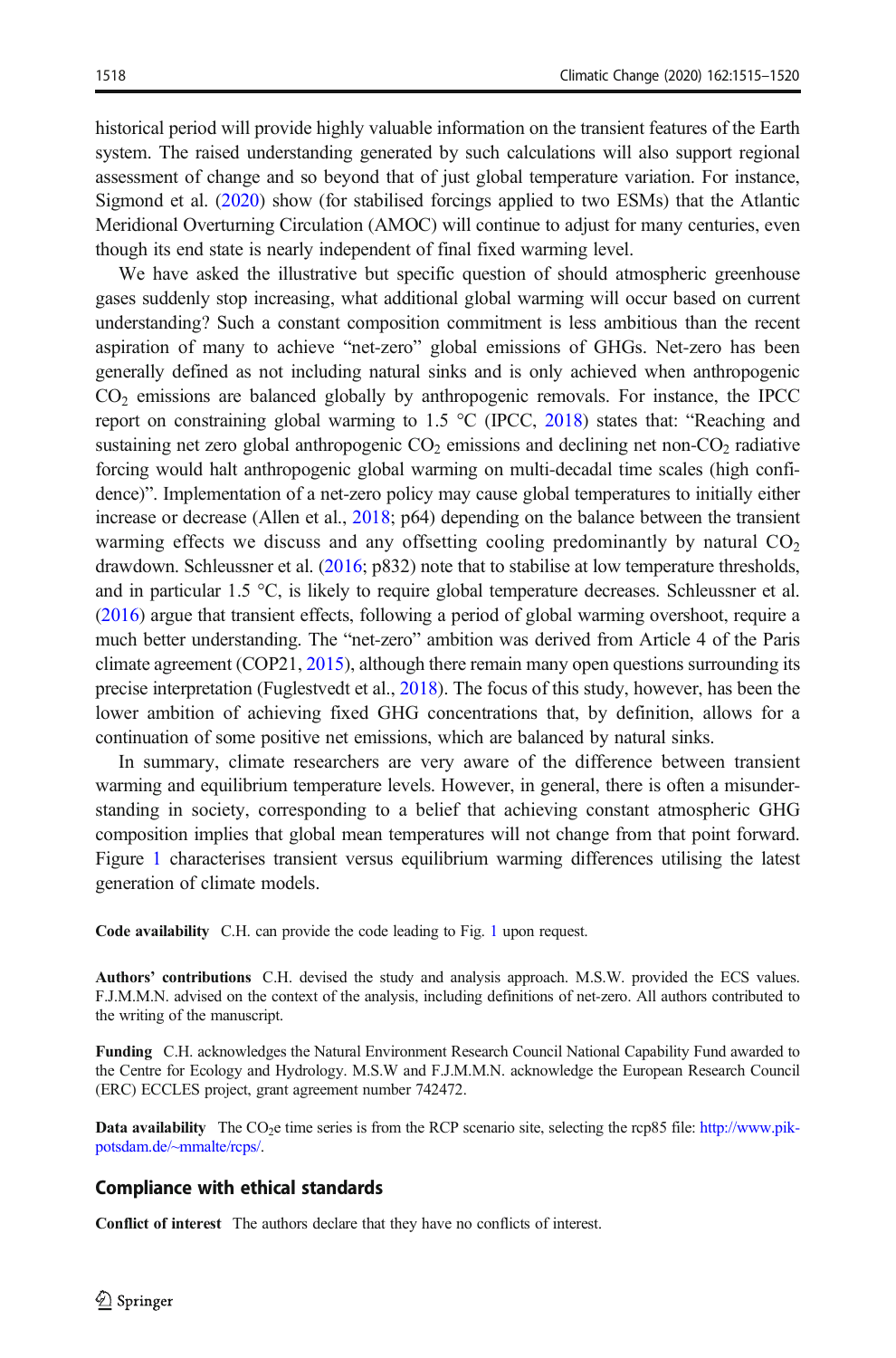<span id="page-4-0"></span>Open Access This article is licensed under a Creative Commons Attribution 4.0 International License, which permits use, sharing, adaptation, distribution and reproduction in any medium or format, as long as you give appropriate credit to the original author(s) and the source, provide a link to the Creative Commons licence, and indicate if changes were made. The images or other third party material in this article are included in the article's Creative Commons licence, unless indicated otherwise in a credit line to the material. If material is not included in the article's Creative Commons licence and your intended use is not permitted by statutory regulation or exceeds the permitted use, you will need to obtain permission directly from the copyright holder. To view a copy of this licence, visit [http://creativecommons.org/licenses/by/4.0/.](https://doi.org/)

## References

- Allen, M.R., Dube, O.P., Solecki, W., Aragón-Durand, F., Cramer, W., Humphreys, S., Kainuma, M., Kala, J., Mahowald, N., Mulugetta, Y., Perez, R., Wairiu, M. and Zickfeld, K. (2018) Framing and Context. In: IPCC (2018) Masson-Delmotte, V. et al (Eds) Global warming of 1.5°C. An IPCC special report on the impacts of global warming of 1.5°C above pre-industrial levels and related global greenhouse gas emission pathways, in the context of strengthening the global response to the threat of climate change, sustainable development, and efforts to eradicate poverty. World Meteorological Organization, Geneva, Switzerland, pp 49–91
- Collins M, Knutti R, Arblaster J, Dufresne J-L, fichefet T, Friedlingstein P, Gao X, Gutowski WJ, Johns T, Krinner G, Shongwe M, Tebaldi C, Weaver AJ, Wehner M (2013) In: Stocker TF et al (eds) Climate change 2013: the physical science basis. Contribution of Working Group I to the Fifth Assessment Report of the Intergovernmental Panel on Climate Change. Cambridge University Press, Cambridge UK and New York USA, pp 1029–1136
- COP21 (2015) Adoption of The Paris Agreement. Proposal by the President. FCCC/CP/2015/L.9/Rev.1, Paris Climate Change Conference – November 2015, COP 21, United Nations Framework Convention on Climate Change, Paris, available at: <https://unfccc.int/resource/docs/2015/cop21/eng/l09r01.pdf>
- Cox PM, Huntingford C, Williamson MS (2018) Emergent constraint on equilibrium climate sensitivity from global temperature variability. Nature 553:319−+. <https://doi.org/10.1038/nature25450>
- Fuglestvedt J, Rogelj J, Millar RJ, Allen M, Boucher O, Cain M, Forster PM, Kriegler E, Shindell D (2018) Implications of possible interpretations of 'greenhouse gas balance' in the Paris agreement. Phil Trans R Soc A 376:20160445. <https://doi.org/10.1098/rsta.2016.0445>
- Geoffroy O, Saint-Martin D, Olivié DJL, Voldoire A, Bellon G, Tytéca S (2013) Transient climate response in a two-layer energy-balance model. Part 1: analytical solution and parameter calibration using CMIP5 AOGCM experiments. J Clim 26:1841–1857. <https://doi.org/10.1175/JCLI-D-12-00195.1>
- Gregory JM (2000) Vertical heat transports in the ocean and their effect an time-dependent climate change. Clim Dyn 16:501–515. <https://doi.org/10.1007/s003820000059>
- Gregory JM, Ingram WJ, Palmer MA, Jones GS, Stott PA, Thorpe RB, Lowe JA, Johns TC, Williams KD (2004) A new method for diagnosing radiative forcing and climate sensitivity. Geophys Res Lett 31:L03205. <https://doi.org/10.1029/2003gl018747>
- Gregory JM, Andrews T, Ceppi P, Mauritsen T, Webb MJ (2020) How accurately can the climate sensitivity to CO2 be estimated from historical climate change? Clim Dyn 54:129–157. [https://doi.org/10.1007/s00382-](https://doi.org/10.1007/s00382-019-04991-y) [019-04991-y](https://doi.org/10.1007/s00382-019-04991-y)
- Huntingford C, Mercado LM (2016) High chance that current atmospheric greenhouse concentrations commit to warmings greater than 1.5 °C over land. Scientific reports 6:30294. <https://doi.org/10.1038/srep30294>
- IPCC (2018) Masson-Delmotte, V. et al. (Eds). Global warming of 1.5°C. an IPCC special report on the impacts of global warming of 1.5°C above pre-industrial levels and related global greenhouse gas emission pathways, in the context of strengthening the global response to the threat of climate change, sustainable development, and efforts to eradicate poverty. World Meteorological Organization, Geneva, Switzerland
- Li C, von Storch J-S, Marotzke J (2013) Deep-ocean heat uptake and equilibrium climate response. Clim Dyn 40: 1071–1086. <https://doi.org/10.1007/s00382-012-1350-z>
- Meehl GA, Stocker TF, Collins WD, Friedlingstein P, Gaye AT, Gregory JM, Kitoh A, Knutti R, Murphy JM, Noda A, Raper SCB, Watterson IG, Weaver AJ, Zhao Z-C (2007) In: Solomon S et al (eds) Climate change 2007: the physical science basis. Contribution of Working Group I to the Fourth Assessment Report of the Intergovernmental Panel on Climate Change. Cambridge University Press, Cambridge, pp 747–845
- Meinshausen M et al (2011) The RCP greenhouse gas concentrations and their extensions from 1765 to 2300. Clim Chang 109:213–241. <https://doi.org/10.1007/s10584-011-0156-z>
- Rugenstein M, Bloch-Johnson J, Gregory J, Andrews T, Mauritsen T, Li C, Frölicher TL, Paynter D, Danabasoglu G, Yang S, Dufresne J-L, Cao L, Schmidt GA, Abe-Ouchi A, Geoffroy O, Knutti R